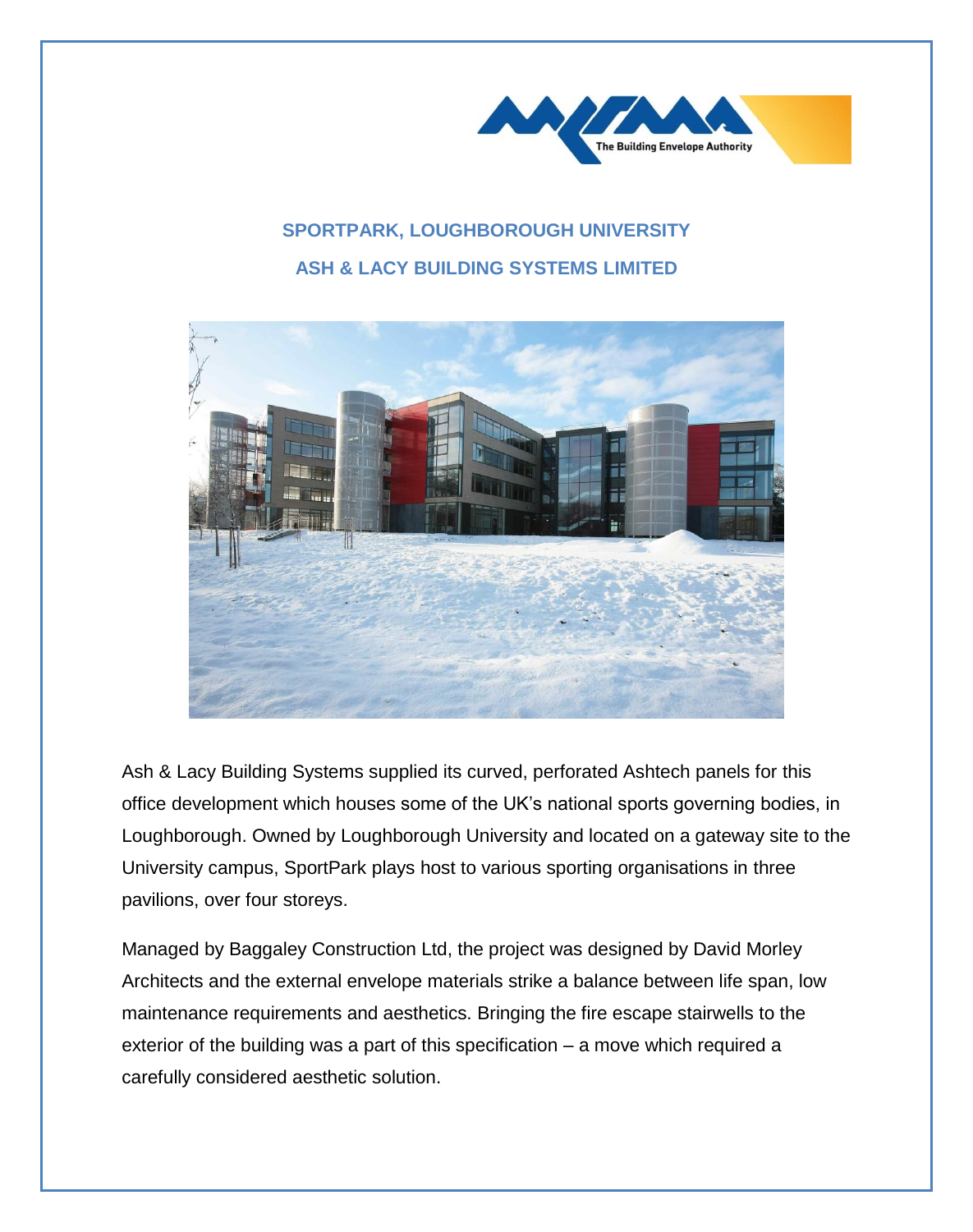Ash & Lacy's Ashtech was able to meet all expectations in terms of structural capabilities, quality and appearance. Manufactured at Ash & Lacy's West Bromwich facility, Ashtech was delivered onsite to Ashtech-approved installers William Cooper Ltd, pre-curved, sized and ready for installation.



One of the benefits of using perforated Ashtech around areas such as fire escapes, is the additional shelter from the elements it provides, creating a safe and dry fire escape route, while also allowing adequate ventilation. As well as the product itself being a lowmaintenance solution, it also cuts costs further by allowing natural light to illuminate the stairwells in daylight hours, as opposed to fitting extensive lighting. Providing a perfectly flat solution which can be curved easily and polyester powder-coated or anodised to match any colour, Ashtech provides the most cost-effective, aesthetically pleasing finish.